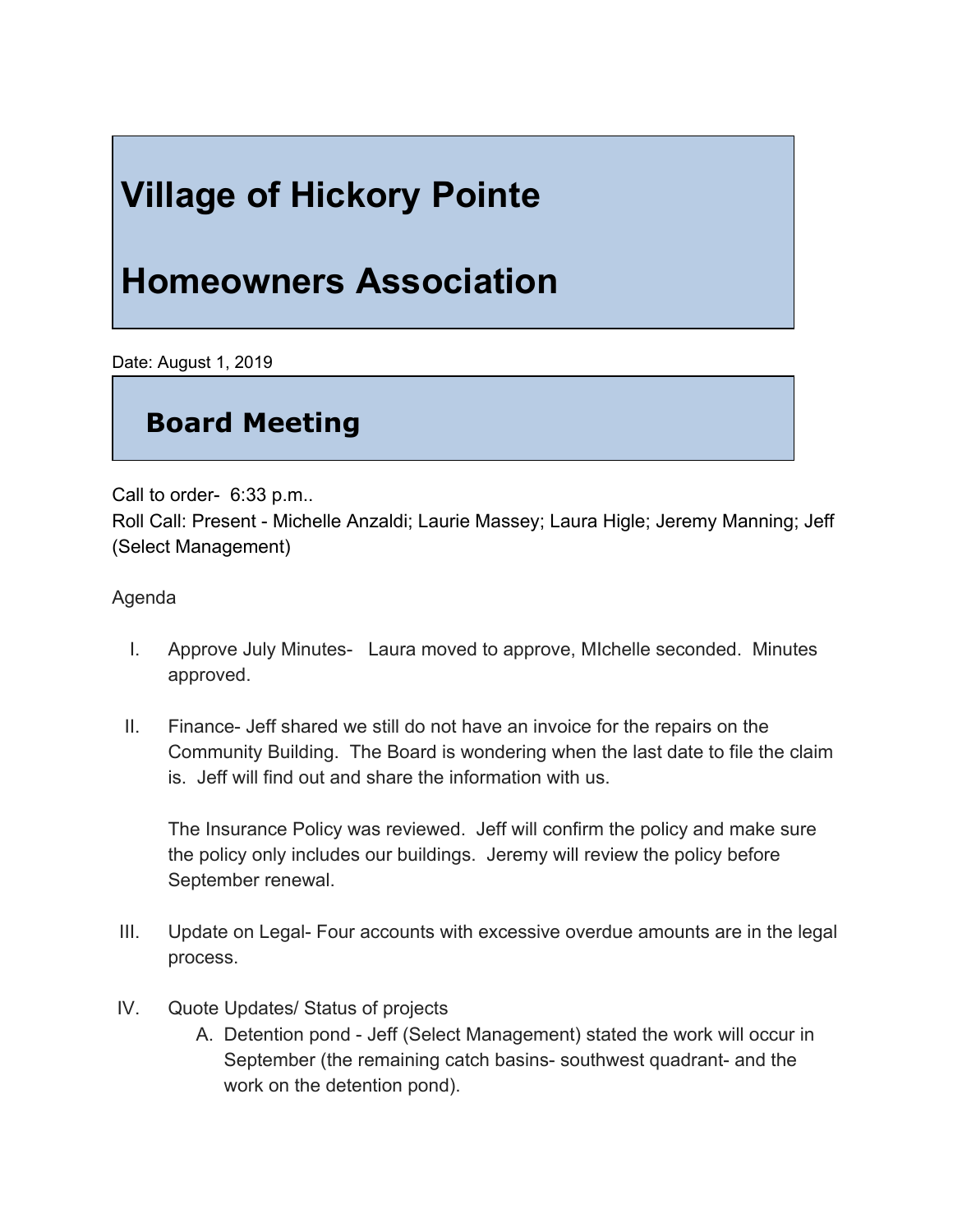- B. Asphalt The work had not started and is now scheduled to start August 2, 2019 with an approval to work over the weekend.
- V. Aesthetic Committee:
	- A. Fence situation Jeff will send a letter thanking the homeowners for removing the fence to be in conformance with the bylaws.
	- B. Rotting Trim
		- 1. Jeff will monitor houses and send additional letters if necessary.
		- 2. Board had revisited the discussion re: sharing vendors with homeowners to help with finding resources. Frank will contact the vendors and share information. No update.
	- C. Unpleasant color choices Jeremy will share the addresses with the Board at next meeting.
	- D. Solar Panel Approval letter- Board approved letter with Laura's revisions. Laurie will share with Jeff who will mail to appropriate homeowners. Laurie will get addresses to Jeff.
	- E. Landscaping
		- 1. Jeff reported the trees we were concerned about are under Warranty however, they seem to be fine. The warranty is in place until September.
		- 2. Sprinklers- were turned on. Board has not seen them turn on so this will be further monitored.
	- F. Reseeding after asphalt work is done will probably cost \$11,000.
- VI. Pool
	- *A.* Jeff shared he is now able to log in to the computer. (Sometimes it requires a hard reboot.)
	- B. Homeowners are bringing food to the pool and perhaps having "parties" at the pool (food and drinks are not allowed).
	- C. The clock has disappeared. Jeremy will obtain a new clock.
- VII. Bylaws Still waiting on the drafts. We expect to have something for the next Board meeting.
- VIII. New Business-
	- A. Planting trees on a regular basis- The Board is hoping to regularly add trees to common areas. Landscaping for Munger and Hickory Pointe was developed and prepared for the Board. The Board reviewed these plans which includes six trees (Cleveland Pear). The quote is for \$11,054. (Will move to Aesthetic Committee for the future.)